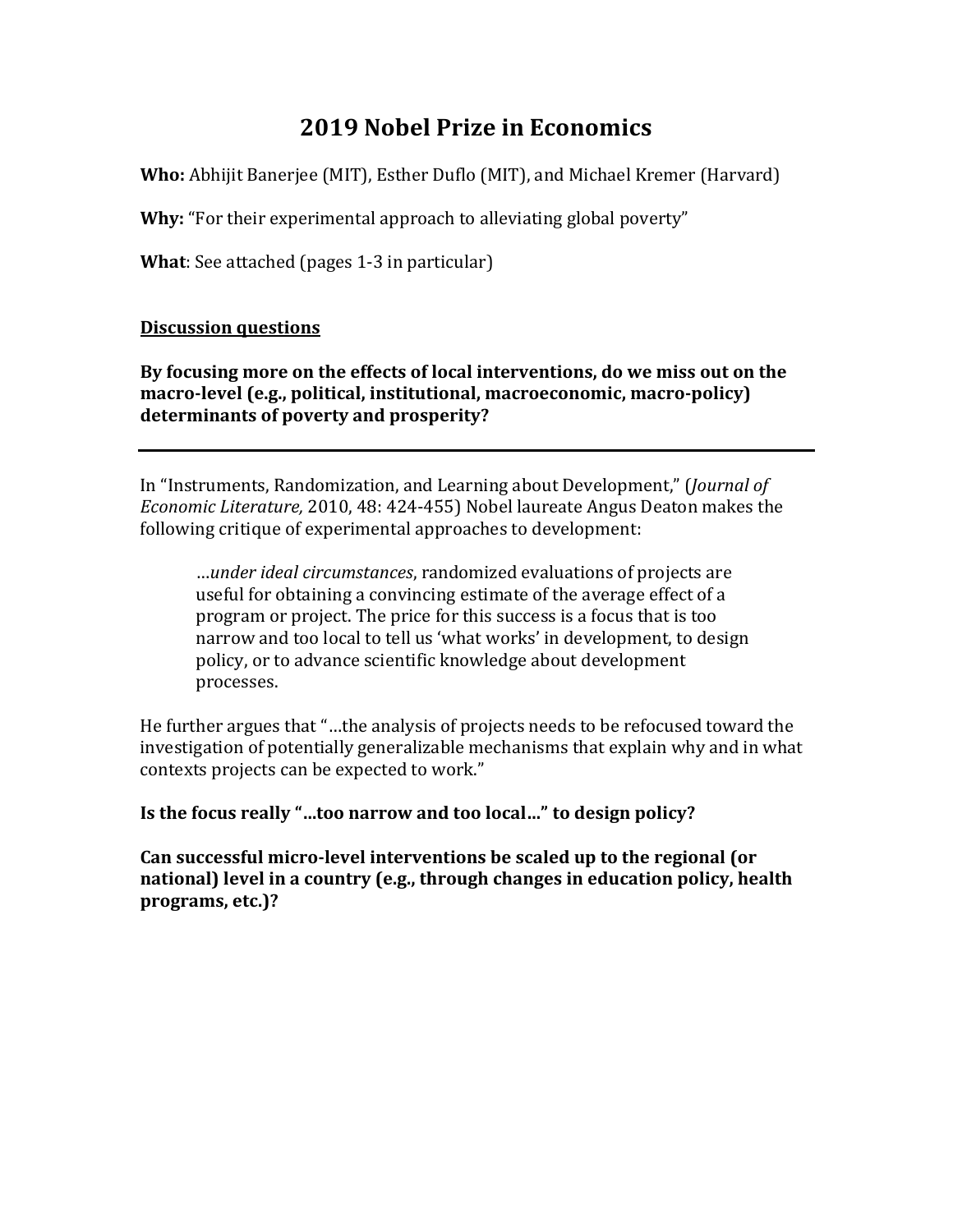# **2019 Nobel Prize in Physiology and Medicine**

### **Who:**

William G. Kaelin Jr., Harvard Medical School and Howard Hughes Medical Institute Sir Peter J. Ratcliffe, University of Oxford and Francis Crick Institute Gregg L. Semenza, Johns Hopkins University

#### **Why:**

"for their discoveries of how cells sense and adapt to oxygen availability"

### **What**:



Can you describe the molecular pathway these scientists uncovered?

**Normoxia** – normal oxygen levels

**Hypoxia** – low oxygen levels

**HRE** – HIF-1a Responsive Element, a gene promoter

**EPO Gene** – the gene for erythropoietin, under the control of a promoter containing an HRE

Based on this pathway, do you expect the genetic response to low oxygen to be fast or slow. Why?

Is this work worthy of a Nobel Prize? What benefit to mankind does this knowledge provide?